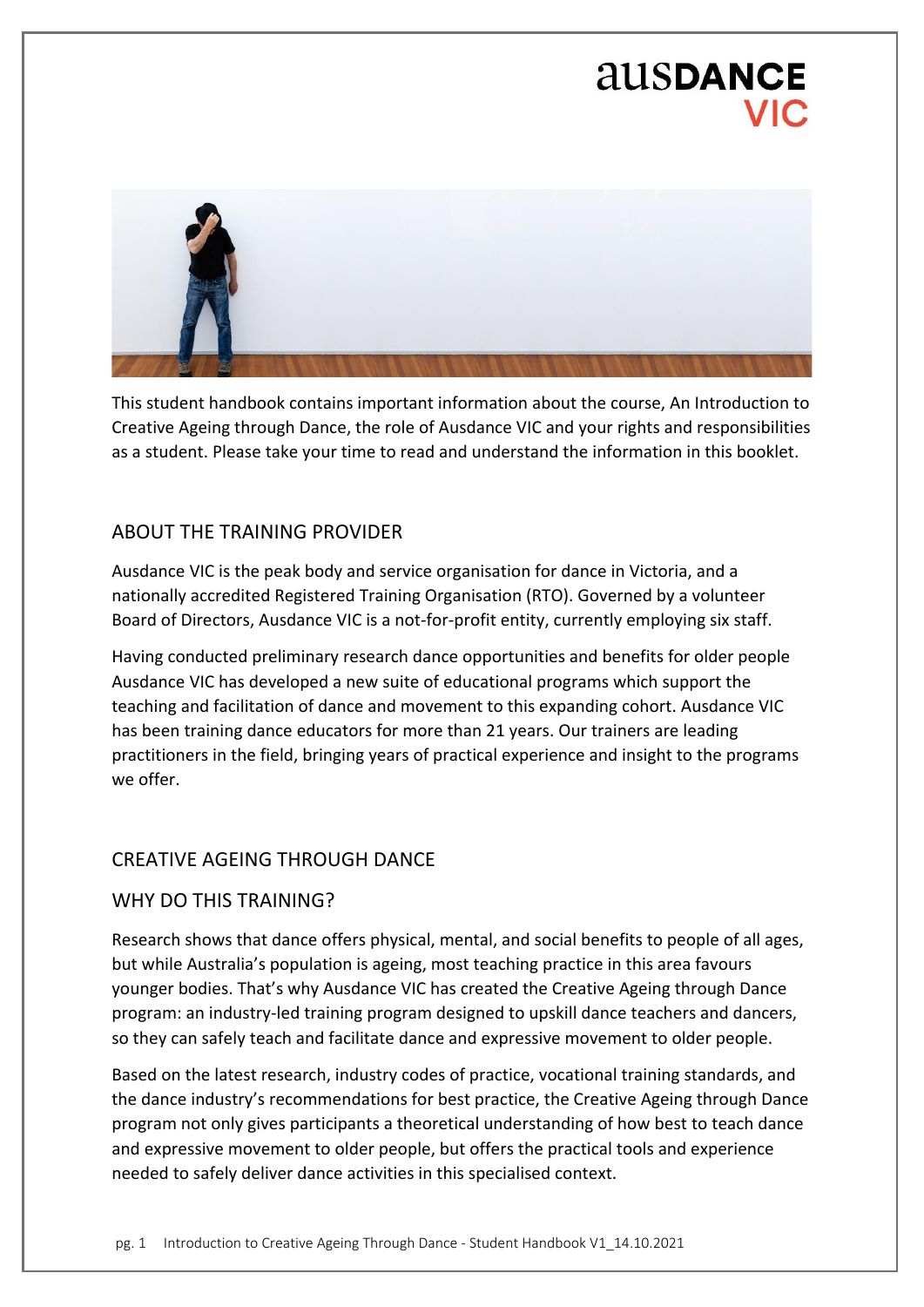The entire Creative Ageing Through Dance teacher training program is structured over four modules, providing an introduction (this module) and opportunities for participants to observe, research and discuss factors that affect the teaching of dance and expressive movement to older people, as well as opportunities to test their knowledge and practice their teaching and facilitation skills.

The Creative Ageing through Dance program aims to:

- Train a new workforce to deliver high quality dance and expressive movement activities for seniors and the elderly in a variety of contexts
- Offer a range of entry points at different levels, acknowledging that people come to teaching and facilitating dance and expressive movement from a wide diversity of professional backgrounds and experiences
- Provide high quality training which meets industry expectations
- Provide learning that is meaningful, practical and challenging
- Provide choice for participants to enrol in non-accredited or accredited training, depending on learner needs and experience.

# WHO IS THIS PROGRAM FOR?

The Creative Ageing Through Dance program is aimed at dance professionals who have had a minimum of 5 years of dance experience, either as a teacher or performer.

# HOW IS THE PROGRAM STRUCTURED?

The Creative Ageing through Dance teacher training program is a progressive learning pathway structured over four modules. It includes the Creative Ageing Dance Teaching Skill Set (CUASS00059) and one additional unit of competency (SISCCRO001).

| <b>Module 1 Introduction - Creative Ageing Through Dance</b>                     |
|----------------------------------------------------------------------------------|
| Non-accredited, professional learning program                                    |
| Open to Australian and International learners                                    |
| <b>Module 2 Developing practice</b>                                              |
| <b>Accredited training, 2units</b>                                               |
| SISCCRO001 Plan and conduct recreation programs for older persons                |
| CUAAHL505 Adapt arts and health practices to meet participant needs (CUASS00059) |
| <b>Module 3 Increasing knowledge and effectiveness</b>                           |
| Accredited training, 2 units                                                     |
| CUADTM413 - Apply safe dance teaching methods (CUASS00059)                       |
| SISXDIS001 - Facilitate inclusion for people with a disability (CUASS00059)      |
| <b>Module 4 Deepening practice</b>                                               |
| Accredited training, 1 unit                                                      |
| CUAAHL504 Deliver and monitor arts and health programs (CUASS00059)              |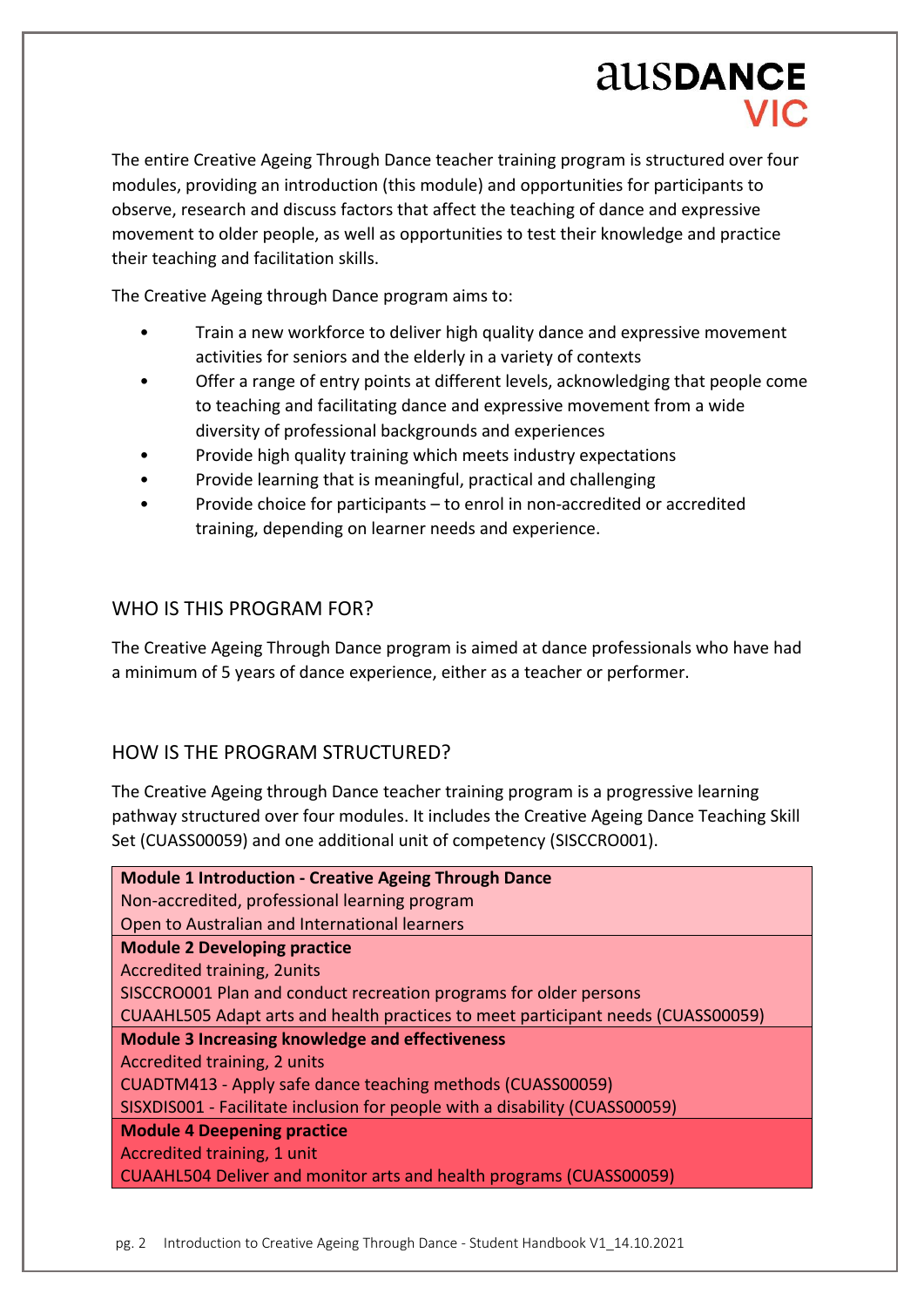# **AUSDANCE VIC**

## **MODULE 1: AN INTRODUCTION TO CREATIVE AGEING THROUGH DANCE**

This teacher training program begins with **An Introduction to Creative Ageing through Dance** which is the entry point for all learners.

Delivered online, over four weeks, An Introduction to Creative Ageing through Dance is open access and can be undertaken as a stand-alone professional learning unit. It introduces learners to the theory and practice of safely teaching and facilitating dance and expressive movement to older people, as well as offering a sneak-peak into the different professional environments in which dance can be taught to older learners.

Incorporating downloadable resources, video interviews (with full transcripts) and case studies, and referring to the latest research, the Introductory Training outlines the benefits of dance for older people, and the unique challenges faced in teaching dance and expressive movement to older cohorts of learners. Using quizzes, reflective tasks, and discussion trees, it also invites learners to reflect on their own experiences of creativity, ageing, movement, and dance. Once completed, learners receive a Certificate of Completion from Ausdance VIC.

#### Learning Aims

- Understand and articulate the benefits of dance and expressive movement for older people
- Identify the values older people hold when it comes to dance
- Discover the different contexts in which dance for older people can take place
- Consider the role of creativity and expressive movement in ageing well
- Identify general ageing processes and common conditions, and their implications for dance and movement practice
- Gain a preliminary understanding of legal requirements and professional responsibilities as a dance teacher/facilitator working with older people

#### Learning Outcomes

By the end of An Introduction to Creative Ageing through Dance, learners will be able to:

- Interpret and discuss motivating factors for older people participating in a dance program
- Recognise enablers and barriers to dance participation by seniors and the elderly
- Identify and describe environments in which dance practice for older people takes place
- Reflect and present ideas around the role of creativity and ageing
- Identify relevant legislative requirements that relate to dance teaching practice for older people
- Identify and discuss ethical and professional dance teaching practices.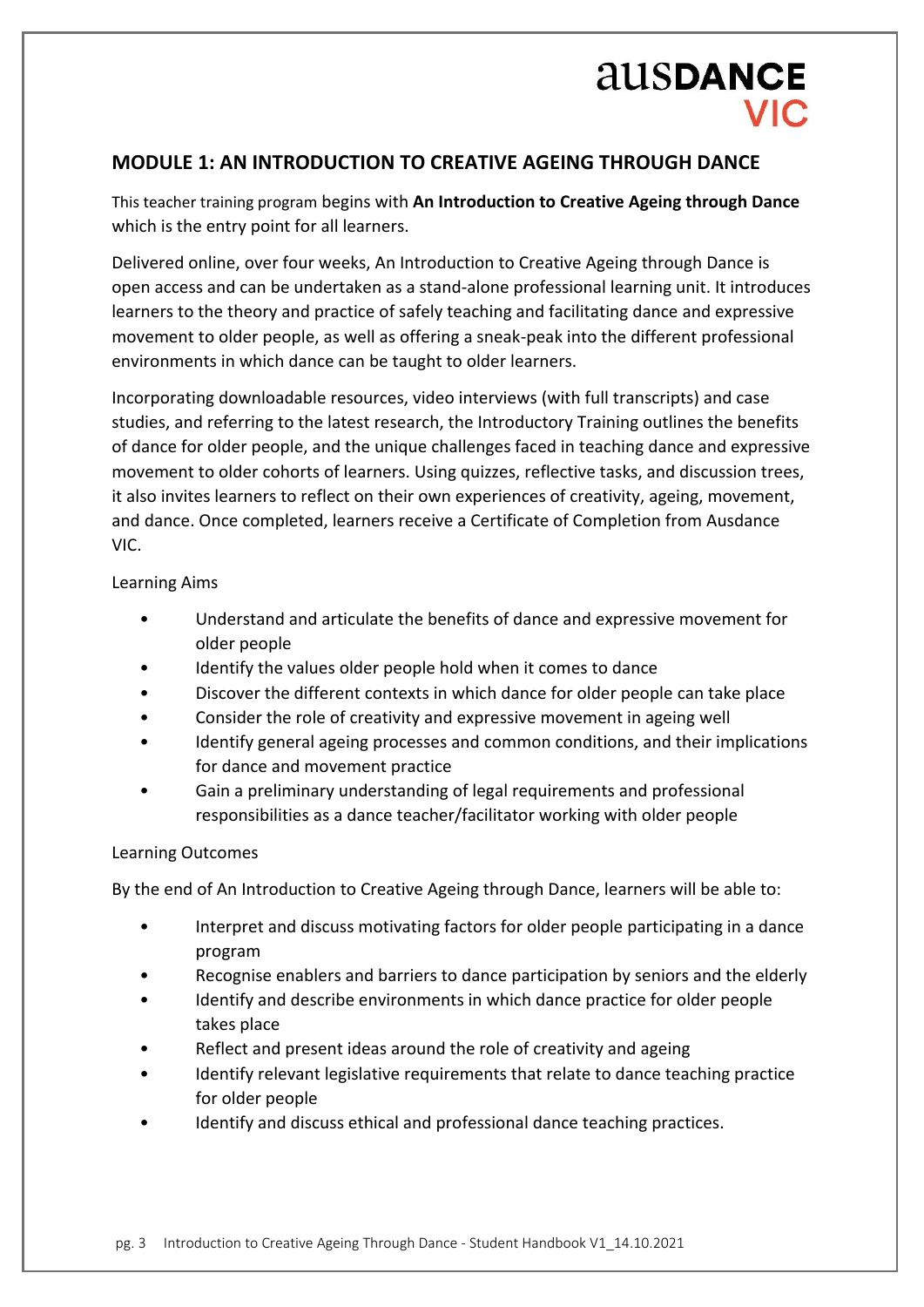# **AUSDANCE** VIC.

#### Course Benefits

- Access to Online Resources: including fact sheets, videos, case-studies, and links
- Professional Networking: including opportunities to build professional networks through shared learning activities and discussion boards
- Certificate of Completion from Ausdance VIC: recognising the nominal number of continuing professional development hours (CPD)
- Ability to move to next stage of the Creative Ageing through Dance learning pathway



### MODULE 1 DETAILS

| Course Name                | An Introduction to Creative Ageing through Dance                                   |
|----------------------------|------------------------------------------------------------------------------------|
| Duration of Content:       | Up to 11 hours, which can be undertaken over a few days or 4                       |
|                            | weeks                                                                              |
| <b>Access to Material:</b> | Content is accessible for 4 Weeks from the Start date of the<br>Course enrolled in |
| Course Dates:              | TBC.                                                                               |

## MODULE 1 STRUCTURE

#### Part 1 Benefits of Dance

- Introduction
- Reading: Benefits of dance resource
- Case study videos
- Reflective activity
- Discussion Forum
- **References**

Part 2 Environments for Dance

- Introduction
- Reading: Contexts and Environments for Dance

pg. 4 Introduction to Creative Ageing Through Dance - Student Handbook V1\_14.10.2021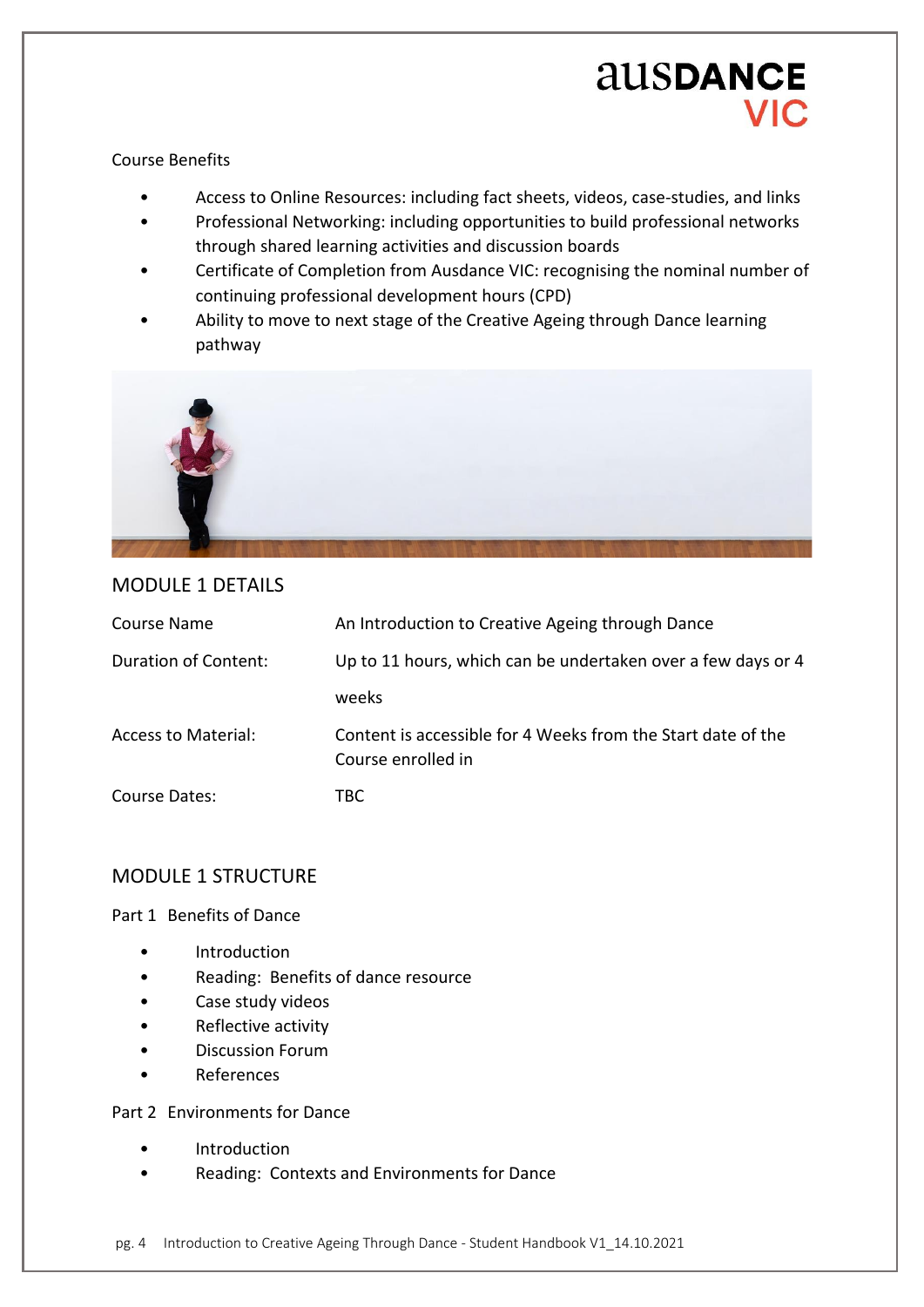# **AUSDANCE VIC**

- Case study videos
	- o Dance for Dementia
	- o Dance for Parkinson's
	- o Aged Care
	- o Dance in the Community
- Reflective activity
- **Discussion**
- Quiz A
- **References**

#### Part 3 Creativity, Artistry and Performance

- Introduction
- Reading: Creativity, artistry and performance
- Case study videos
- Reflective activity
- Discussion
- **References**

Part 4 Changing Bodies

- Introduction
- Reading: Duty of Care, Understanding the ageing process
- Case study videos
- Discussion
- Quiz B & C
- Questionnaire
- Certificate of Completion

### TECHNICAL REQUIREMENTS

A computer with internet access and the ability to watch and hear video (including Youtube).

### ENROLMENT

- Enrolment is complete when the leaner has been issued access to the learning management system (the online training program);
- Commencement is effective from the date elearning access is granted; and
- Duration (4 weeks) is effective from the date elearning access is granted;
- Fees are non-transferable to other students.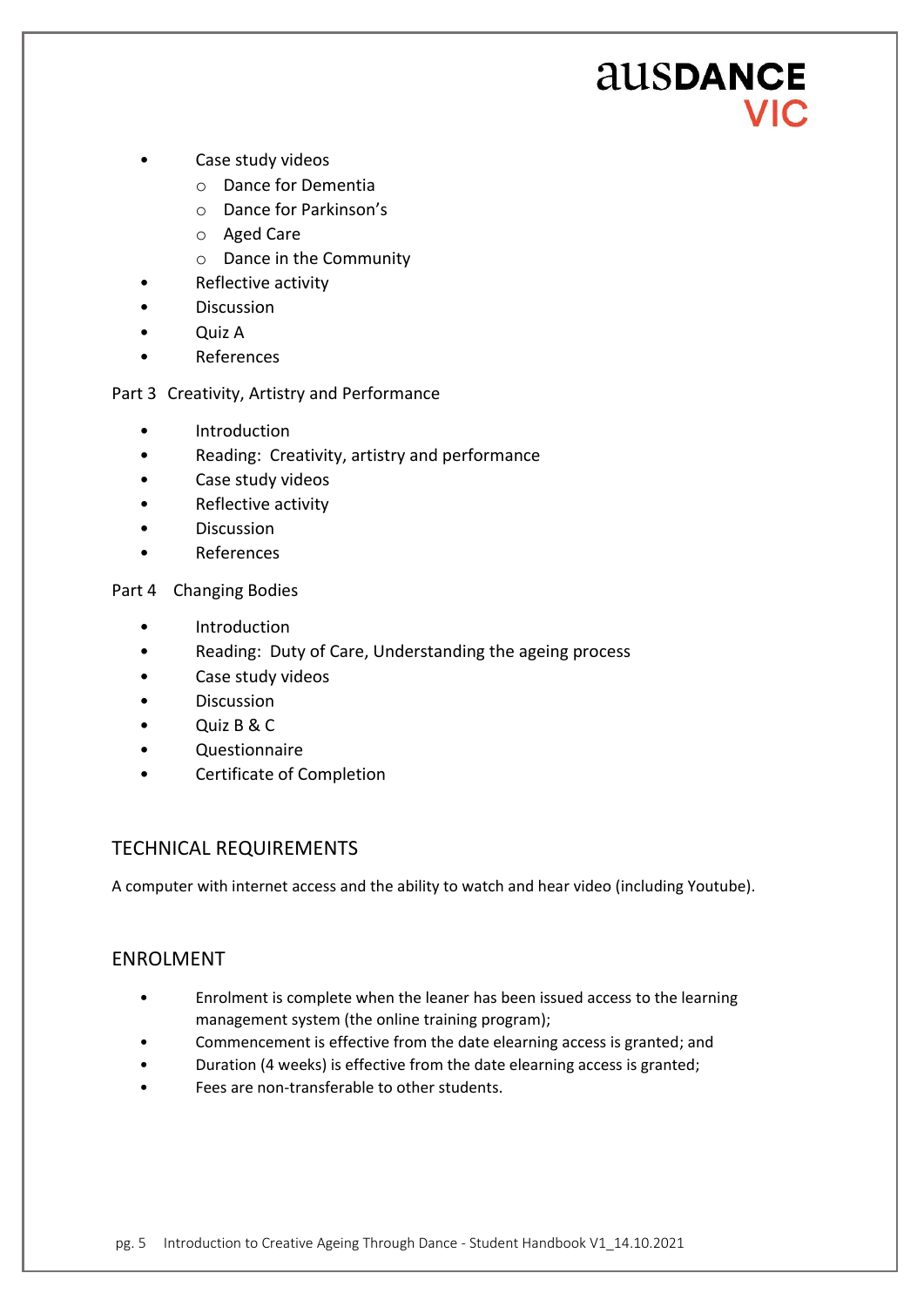## ENROLMENT TERMS AND CONDITIONS

Students must read this Introduction to Creative Ageing through Dance student handbook and accept the terms of enrolment before being permitted to pay for the course and proceed to enrolment.

By accepting the terms of enrolment, the learner

- Agrees to pay the tuition fees (including GST) using the payment method selected on the enrolment form.
- Accepts that he/she is required to pay the full amount of the tuition fees even if he/she does not complete Module 1.
- If under 18, will nominate a parent/guardian who is responsible for the payment of the tuition fees.
- Understands the approximate duration of the training program, Module 1, is 11 hours.
- Understands they are unable to graduate from the program until fees have been paid in full.

### MATERIALS, ACCESS, AND ASSESSMENT

- Materials are supplied in an online environment and are available for viewing online.
- The content of the online training program, including copyright and intellectual property rights contained therein, remain the property of Ausdance VIC. You may not reproduce any part of the online training materials without the prior written consent of Ausdance VIC.
- Training materials, content and assessment are subject to change.
- Training materials are provided online via Ausdance VIC's Learning Management System (LMS) 24/7 for the duration of the Course. Course materials comprise of written materials, videos and other learning resources.
- All learning tasks must be submitted online via the elearning system;
- Learners are granted four-week access to course materials;
- Early access to a purchased course is not possible.

### WITHDRAWAL AND REFUNDS

Ausdance VIC complies with Australian Consumer Law regarding refunds. We are not required to provide a refund if you change your mind about the course that you chose to enrol into.

However, while course fees are non-refundable, learners may have extenuating circumstances that prevent them from undertaking their course. Where evidence can be successfully provided to support the learner's circumstances, course fees may be refunded or partially refunded as per the following:

- A full refund is permitted if the enrolment is cancelled prior to the commencement date and if access to resources has not been provided yet.
- A 50% refund is permitted if the enrolment is cancelled before the learner has engaged with 10% of the course.
- No refund will be provided after the learner has engaged with 10% of the course.
- No refund will be provided where work or assessment has been saved or submitted.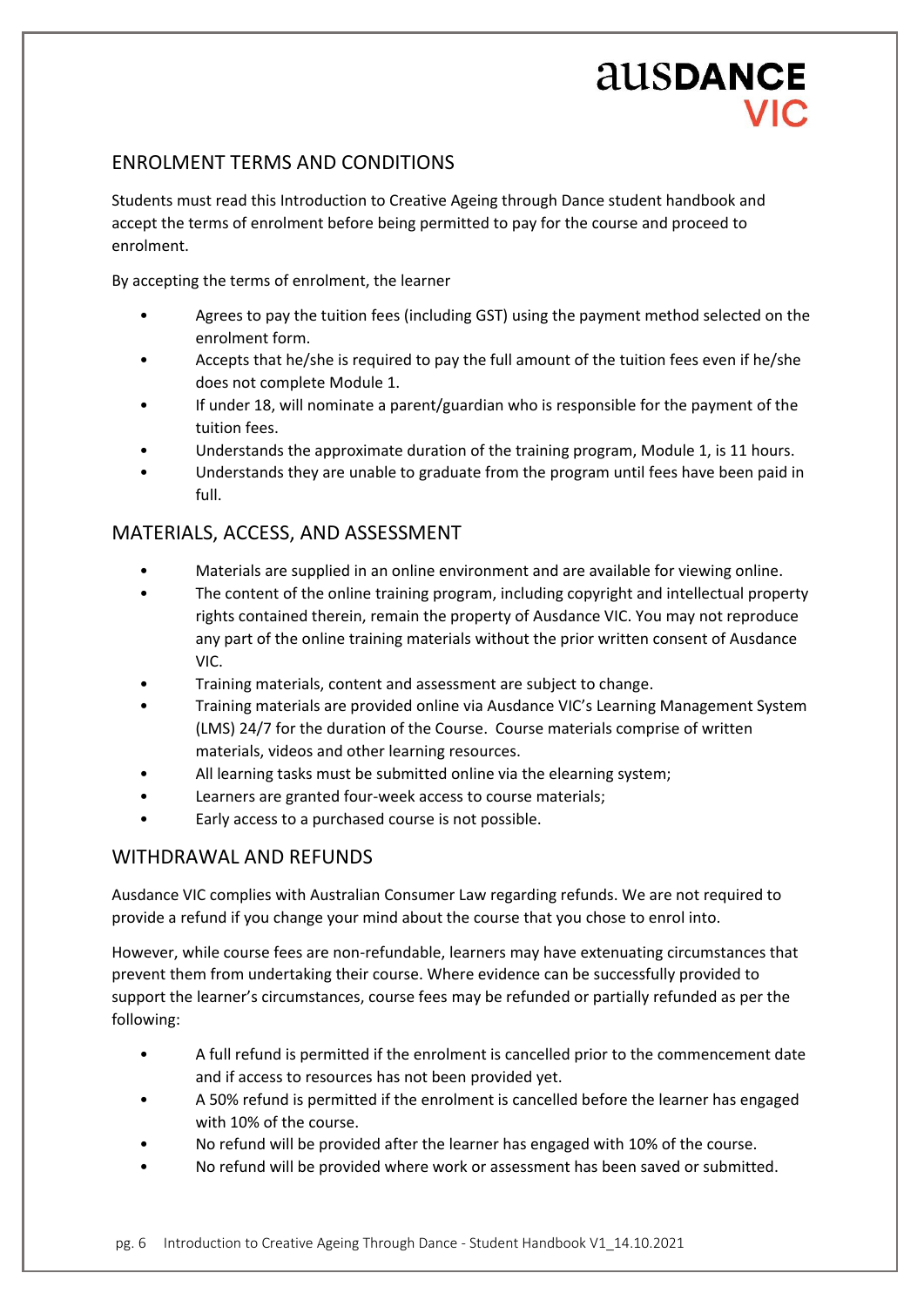This decision of assessing the extenuating circumstances rests with the General Manager and will be assessed on a case-by-case situation.

### STUDENT OBLIGATIONS

Students with Ausdance VIC are required to:

- Ensure that all the information provided to Ausdance VIC is accurate.
- Notify Ausdance VIC of any contact changes (email, telephone, address etc.)
- Advise Ausdance VIC of any difficulties or problems they may experience with Ausdance VIC staff, procedures or training.
- NOT submit or claim as their own, work derived from other source or work completed by another person.
- Conduct themselves civilly and respectfully at all times. As a learner with Ausdance VIC, you agree that you will not use abusive language or harass staff or fellow learners.

### HOW TO ENROL AND BEGIN TRAINING

- 1. Read this student handbook.
- 2. Enrol on the Ausdance websit[e https://ausdancevic.org.au/courses/creative-ageing/course-1/](https://ausdancevic.org.au/courses/creative-ageing/course-1/) and purchase access to the course. You will be asked to confirm that you have read the information in this handbook and agree to the terms and conditions in this document.
- 3. Complete the enrolment process.
- 4. Proceed to the course page when the course is open.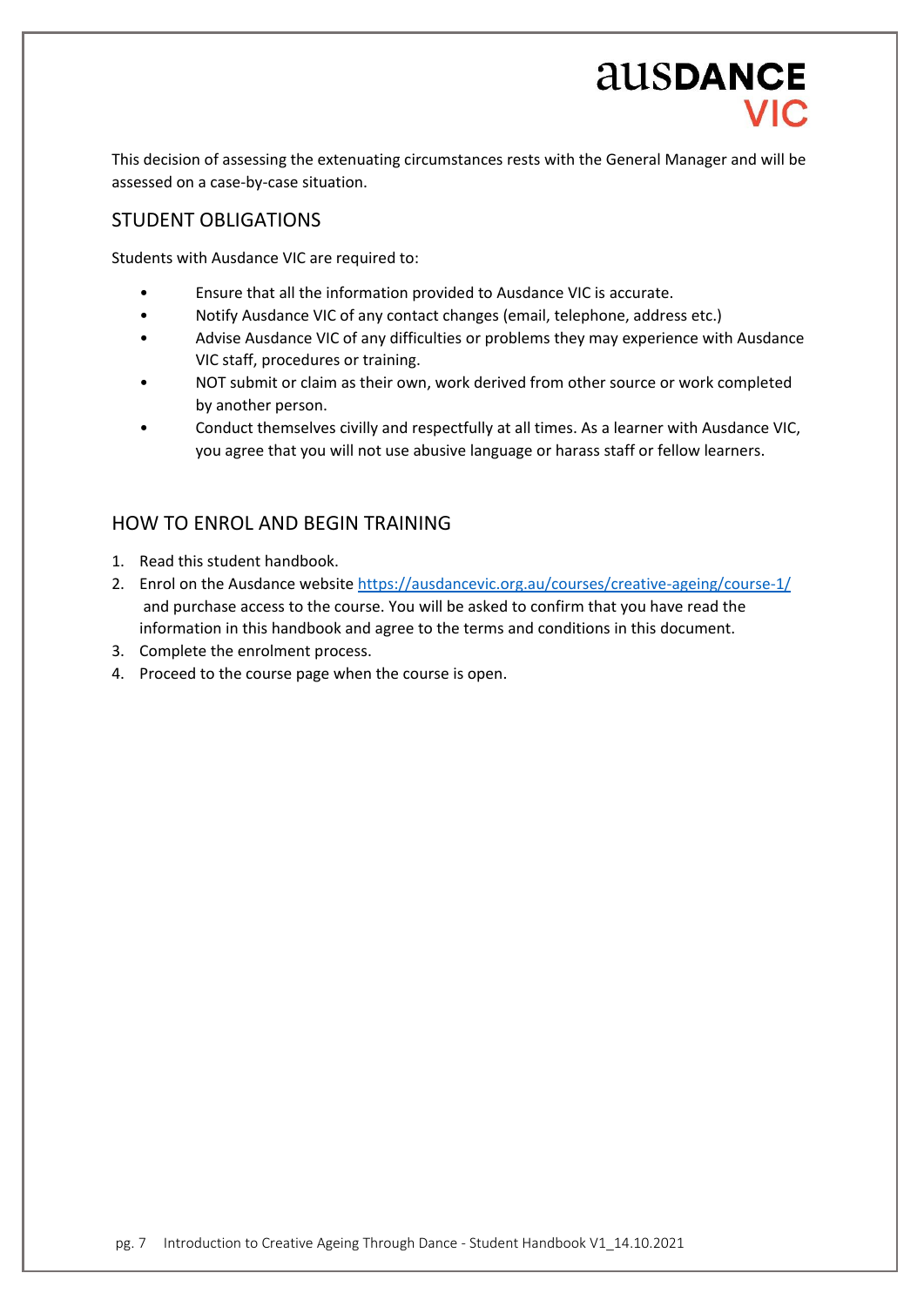#### **RELEVANT AUSDANCE POLICIES**

Ausdance Vic endeavours to provide fair and equitable access to the services we offer. In keeping with this aim, there are policies and procedures that guide our VIC operations.

### BEHAVIOUR AND MISCONDUCT

Ausdance's aim is to provide a quality learning experience for learners and equal opportunity to learn in a supportive environment. In your interactions with others, it's expected that you will:

- treat other learners and staff with respect and in a way that doesn't compromise their health, safety, privacy and welfare
- abide by OHS and welfare policies and procedures
- comply with all lawful and reasonable directions given by staff while involved in a Ausdance Vic -controlled or -sponsored activity
- abstain from bullying, harassing, unfairly or unlawfully discriminating against others, engaging in inappropriate conduct or using offensive language or gestures and
- adhere to program requirements and accepted class norms.

### COMPLAINTS AND APPEALS

A complaint must be lodged within 21 days of dissatisfaction arising or a grievance occurring; or of an unsatisfactory formal or informal resolution; or of an assessment decision. The complaint procedure and form can be downloaded from the Ausdance Vic website.

### PRIVACY

Ausdance VIC understands that your privacy is important. This document outlines what personal information we collect and manage, and covers all people and organisations that engage with us.

#### *What sensitive information do we collect?*

To provide our services, we may be required to collect and hold your sensitive information including health and medical information (such as dietary requirements, allergies, asthma details & existing injuries) and information relating to any disability, accessibility or companion card program requirements. We generally only collect this information if you participate in one of our workshops or are attending an event. We may also collect health and sensitive information relating to volunteers and job applicants as part of the recruitment process or in the event that a volunteer or job applicant is injured while performing their role. We may collect sensitive information about your ethnic origins, country of birth or Aboriginal or Torres Strait Islander heritage, but only where this information is relevant to our research or participation in one of our programs.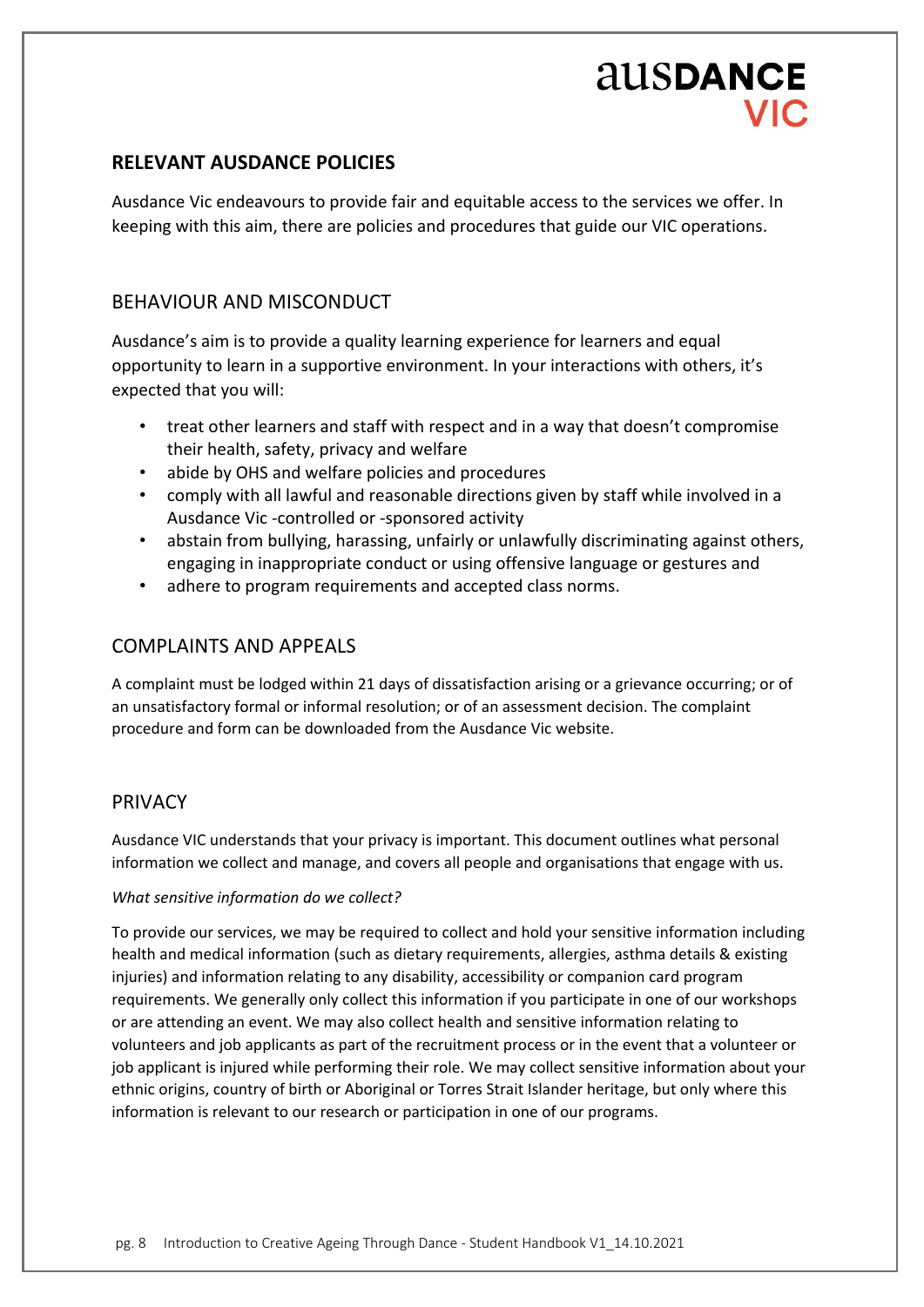# ausDANCE

Sensitive information will be used and disclosed only for the purpose for which it was provided or a directly related secondary purpose, unless you agree otherwise, or the use or disclosure of the sensitive information is allowed by law.

If you have any questions about our privacy policy or your personal information that we have collected, please don't hesitate to contact us:

#### victoria@ausdance.org.au

#### *What kind of personal information do we collect and hold?*

If you are a participant in an Ausdance VIC event or workshop the personal information we hold about you may include:

- Your name, address, contact details
- Your gender and date of birth
- records of our interactions with you such as feedback that you have provided to us and records of conversations you have had with our employees
- information about transactions that you have made with us or our authorised ticketing agents, including the events you have attended or booked tickets to attend
- your opt-in preference to receive communication from Ausdance Vic

#### *How do we use your personal information?*

The purposes we use your information for depends on your relationship with Ausdance VIC. We may use your information to:

- provide you with information about our events, programs and services
- administer our events, programs and services
- answer your inquiries
- respond and/or resolve feedback provided by you
- comply with laws and regulations including reporting to funding and government agencies
- conduct surveys, market research and analysis
- invite you to participate in research projects and activities
- process your membership application and manage your membership, as applicable
- process your enrolment
- process donations and payments
- manage our relationship with you including (if applicable) to provide services to you
- encourage further involvement with Ausdance VIC
- personalise your online experience or to enable marketing functionality

#### THE NEXT STEPS

The Introduction is the first step on the journey to build learners' knowledge sequentially from introductory concepts, through to face-to-face practical sessions, online training and tutoring and assessment. While the Introduction is non-accredited training, the professional